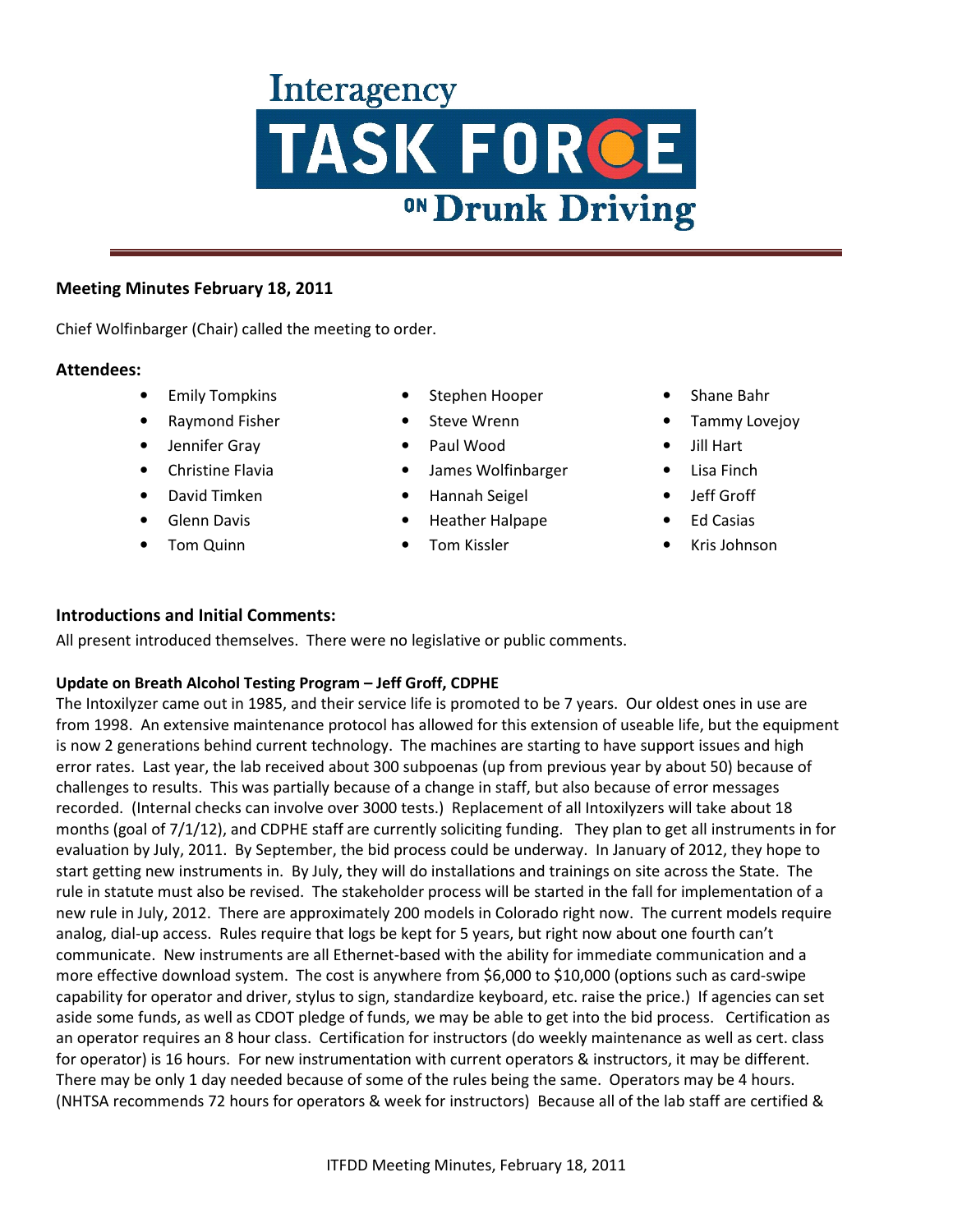# Interagency TASK FORCE <sup>ON</sup> Drunk Driving

"factory authorized," they have been able to work with the equipment to keep these in use. Replacement instruments could last another 15 years. Failure rates for new components are really low after 7-8 years in field. Last time, the transition was phased in. That would be problematic because of having 2 sets of rules & maintenance procedures. The best approach is to get them all and have a switch date for all of them. Precedent & legal challenges are really already addressed because this is already in place in other states. "Unstable reference" has caused test results to be weakened to the extent that charges were dropped in recent cases. There are also gaps in backup of data. When data is given out, it includes all of it, so that there is access to errors, maintenance, class testing, etc. If there is a problem with reliability, it goes to weight rather than admissibility. Judge Casias asked if there has been any thought of funding through a surcharge? Right now, there is LEAF funding, but it has been pulled back to general fund since 9/09. This would require decision item, going through departmental processes, going to the legislature, and would only be possible for July of 2013, so it would not work. If there is a surcharge, it should be a different surcharge rather than trying to do re-routing of LEAF or PDD funds. Chief Wolfinbarger added that CDPS, DOR, and CDPHE (with Sheriffs & Chiefs) should work together on the funding. The plan should be that everyone be within a specified time radius of an instrument.

#### **Legislative Update – Trooper Juchem, CSP**

Trooper Robert Juchem is willing to be the conduit for legislative issues this year. He can be reached at 303-927- 8351 or rob.juchem@cdps.state.co.us and will continue to provide information in spreadsheet. Trooper Juchem could send updates on Monday nights. If you see anything that you want addressed, please let him know. The reauthorization of ITFDD has passed Senate and been assigned to House Transportation Committee. Testimony will now be needed again.

An agriculture bill would allow for teenagers to get a permit at age 14 and a license at age 14.5. If funding for business group in Revenue goes through, this bill will probably pass, but it would be an unfunded mandate as it is right now. It may be a big public safety issue, putting the least experienced, least mature, drivers behind the wheel of the heaviest, least maintained equipment, on the least engineered, maintained roads. From a research perspective (re: human brain development), this is dangerous. CSP testified, and the Governor's Office has expressed concern over safety. This represents a significant step back from progress made on GDL.

Christine Flavia stated that the PDD redefinition seems to be stalled. Chief Wolfinbarger added that next summer may be our best opportunity to move this issue since the interim committees will meet this summer. The TLRC could be a great place to get that strength going forward. Proposing PDD redefinition to the TLRC will be added in the work plan.

The majority of relevant information right now is about medical marijuana. Steve Hooper stated that the *THC Per Se* bill is significantly different than what was considered. It may have been changed to avoid a fiscal impact. Conviction will not carry a mandatory revocation which could seriously diminishes the purpose of having the law. The CCJJ voted to withdraw its support from the law as it is written. Judge Casias noted that Rep. Levy is beginning to see a grass-roots effort to say that 5 nng was not based on science and there is going to be a big fight from users. Jeff Groff added that 5 nng is a pretty low number. Because of the new products, we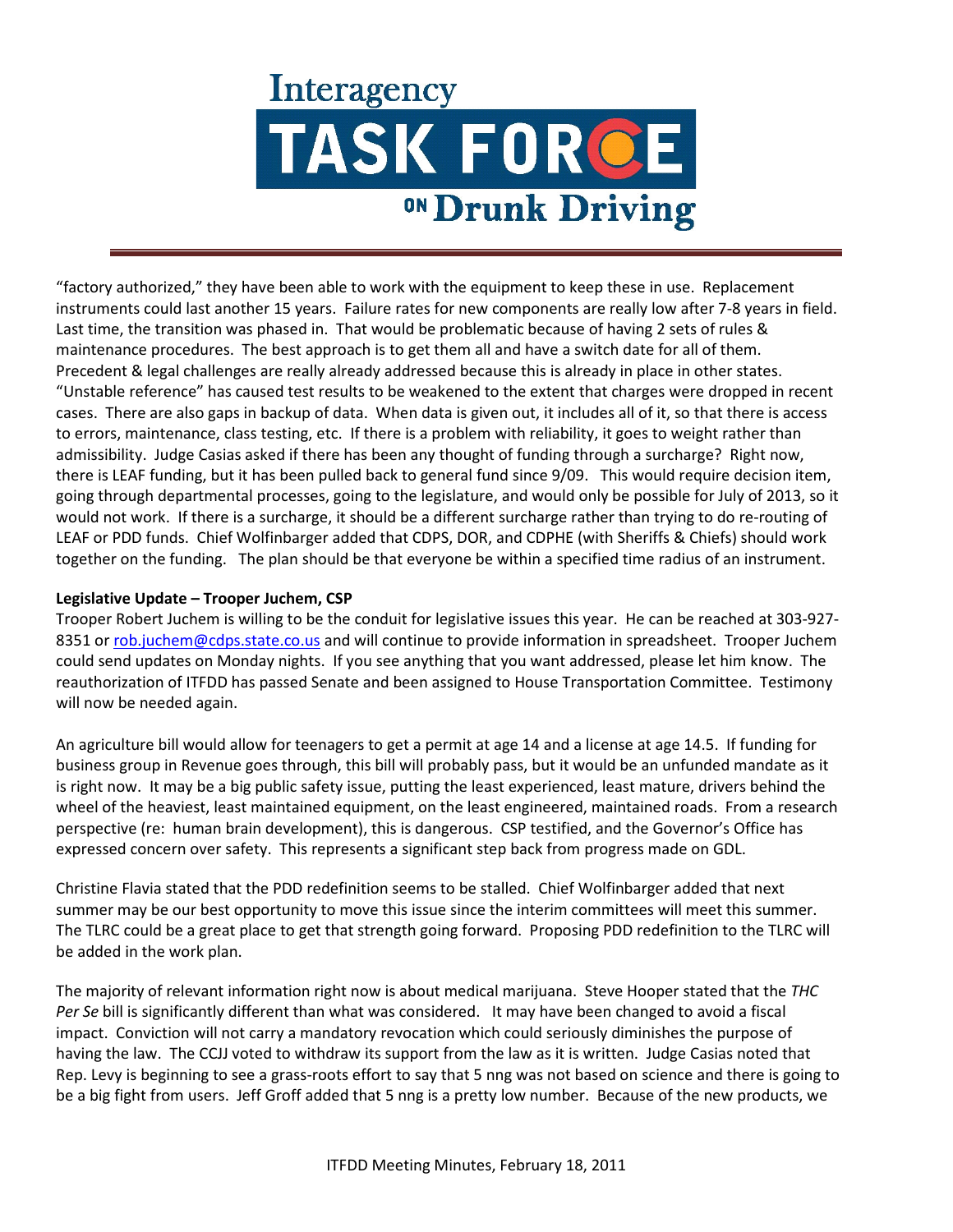# **Interagency** TASK FORCE <sup>ON</sup> Drunk Driving

are seeing 25-30 nng in tests. There needs to be more study to develop a protocol, but it would require a study & re-categorization of plants. Chief Wolfinbarger asked that all members review the legislation, and added that it may be prudent to vote (after consideration) via e-mail to withdraw support. Steve Hooper mentioned that it might be an opportunity to establish something that could get through court vetting. Dr. Timken addressed a question about the science, noting that quality & timing of the studies is important. From what he has seen in the Holland study in 2009 & 2010, 5 nanograms is completely supportable. Laura Spicer stated that there was a controlled study with actual road studies, and the 5 nng level was a compromise with defense attorneys (since impairment is shown at 1-2 nng.) Supporters are looking to try to get savings from a parole bill to fund this bill, but they are looking into the potential costs. Christine Adams stated that the CCJJ did withdraw its support because of the administrative issues, but Rep. Levy is trying to get that provision put back in. The administrative revocation would allow CCJJ to support again.

### **Problem Solving Courts Advisory Committee - Shane Bahr, Judicial**

The committee serves as a resource for problem-solving courts, helping to sustain, evaluate, and help expand them around the state. There are currently 60 plus problem solving courts in Colorado and the number is growing. Capt. Fisher will attend the next Problem Solving Court Advisory Committee meeting. Denver County Court is in the process of implementing a DUI court and Christine Flavia is working with the group. San Miguel County is doing an alcohol and drug court. DUI courts are relatively new. DUI court data collection has not been robust or uniform. The committee has identified what data needs to be collected and where it resides now. They have established an intake and discharge document with specific DUI questions, in order to evaluate DUI and Adult Drug Court programs. The tool has been implemented as of 10/1/10 in a web-based system known as "PSC3D" (Problem Solving Court Data Drives Dollars). Christine Flavia added that a big problem with problemsolving courts has been a lack of outcome data. There have been statewide conferences for 4 years (some drug court, probation, etc.), and there will be a collaborative conference on April 26-28 with slots available for ITFDD members. Five DUI court teams were trained in Firestone three years ago with CDOT funds and are now having requests for follow-up training. Districts have started talking to each other and sharing ideas. The ITFDD Goal C included an evaluation of DUI courts, and Brenidy Rice will be taking on the "painting of the picture" for us. Glenn Davis mentioned that District 11 is going to Georgia only if CDOT can get approval. Christine Flavia mentioned that she was glad to see MIP history information.

#### **Michael Elliott, Medical Marijuana Industry Group**

Mr. Elliott introduced himself and stated that his group has high standards for members, including full compliance with the law. Although his group has not taken a position on the marijuana *per se* legislation, he will be happy to answer questions from the ITFDD.

#### **Continuation of Membership by Current Representatives**

All members and representatives names and organizations were read, and all indicated a willingness to continue to serve. Steve Hooper moved to ratify continuation of current members/representatives. The motion was seconded and passed unanimously.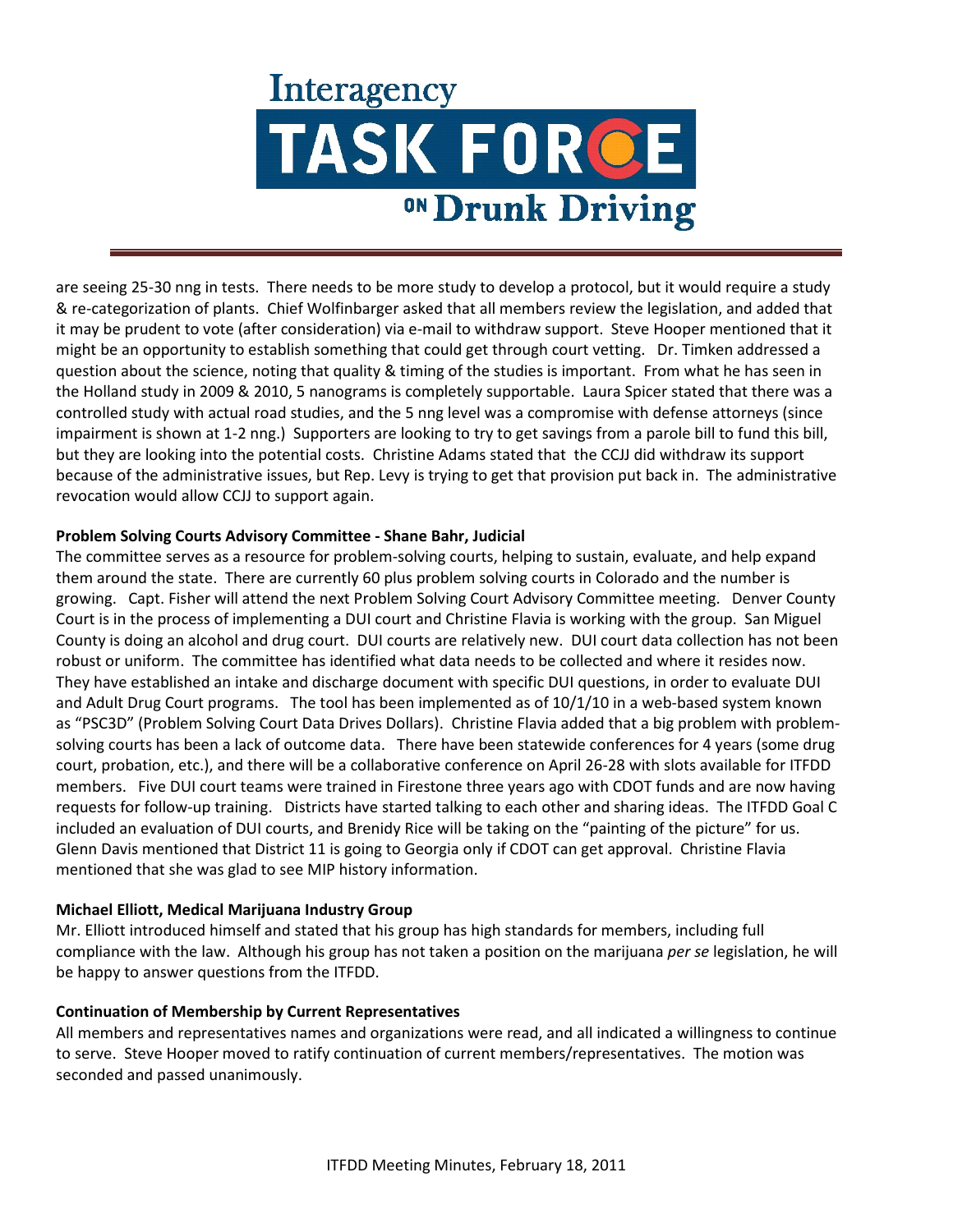

**Nominations for Representative of Students under 24 to be voted on in March**  There were no nominations at this time. We will need to continue to work on this representative. **Review of work plan and timelines & assignments for any unfinished items** This agenda item has been postponed to the March meeting.

#### **Updates on recent/upcoming enforcement and Lightning Round**

Heather Halpape - Super Bowl weekend saw 303 DUI arrests (last year was 574.) St. Patrick's Day enforcement is next. For the last 3 years, there has been a "Heat is On" float in the parade (March 12). CDOT would like volunteers to ride, dress in green, and pass out information. Jennifer Gray & her girls would be willing. Shared drugged driving information.

Capt. Fisher – Troop 1D had successful weekends for both Super Bowl and New Year's Eve in spite of weather.

Steve Hooper – On March 30 and 31, they will have a session with the interlock provider workgroup and are welcoming a new provider. There will be an intense group session with Dr. Timken to work on protocols.

Steve Wrenn – Weld County is celebrating the one year anniversary of its DUI court. The program is full (20 participants) with no relapses, and it is considered a big success and well received by all. Participants are all high risk (one was .447 BAC, driving the wrong way on 85, one week later tested at .261, showed up at court drunk.)

Hannah Seigel – It is exciting to see the Denver DUI Court coming together.

Kris Johnson – Standard Sales is gearing up for prom & spring season with letters, signs, and information to remind about vendors about underage sales.

Dr. Timken – The new DUI risk assessment will be presented shortly to the American Probation and Parole Association. His group has received a preliminary invitation to present on ignition interlock in Germany.

Emily Tompkins – MADD Colorado is having a candlelight vigil on April  $10^{th}$  at 4:30 pm at the Space Gallery on Santa Fe. Their new "power of parents" program is doing 30 minute workshops on communication on April 21st. Parent engagement network is working with MADD.

Glenn Davis – St. Patrick's Day generates more arrests per day than any other holiday other than Halloween. CDOT is following the Federal appropriations closely. Colorado and Wyoming are combining efforts for a DRE school.

Chief Wolfinbarger – Next year, the CSP is going to run every trooper through ARIDE training. We had a trooper hit by a drunk driver last week.